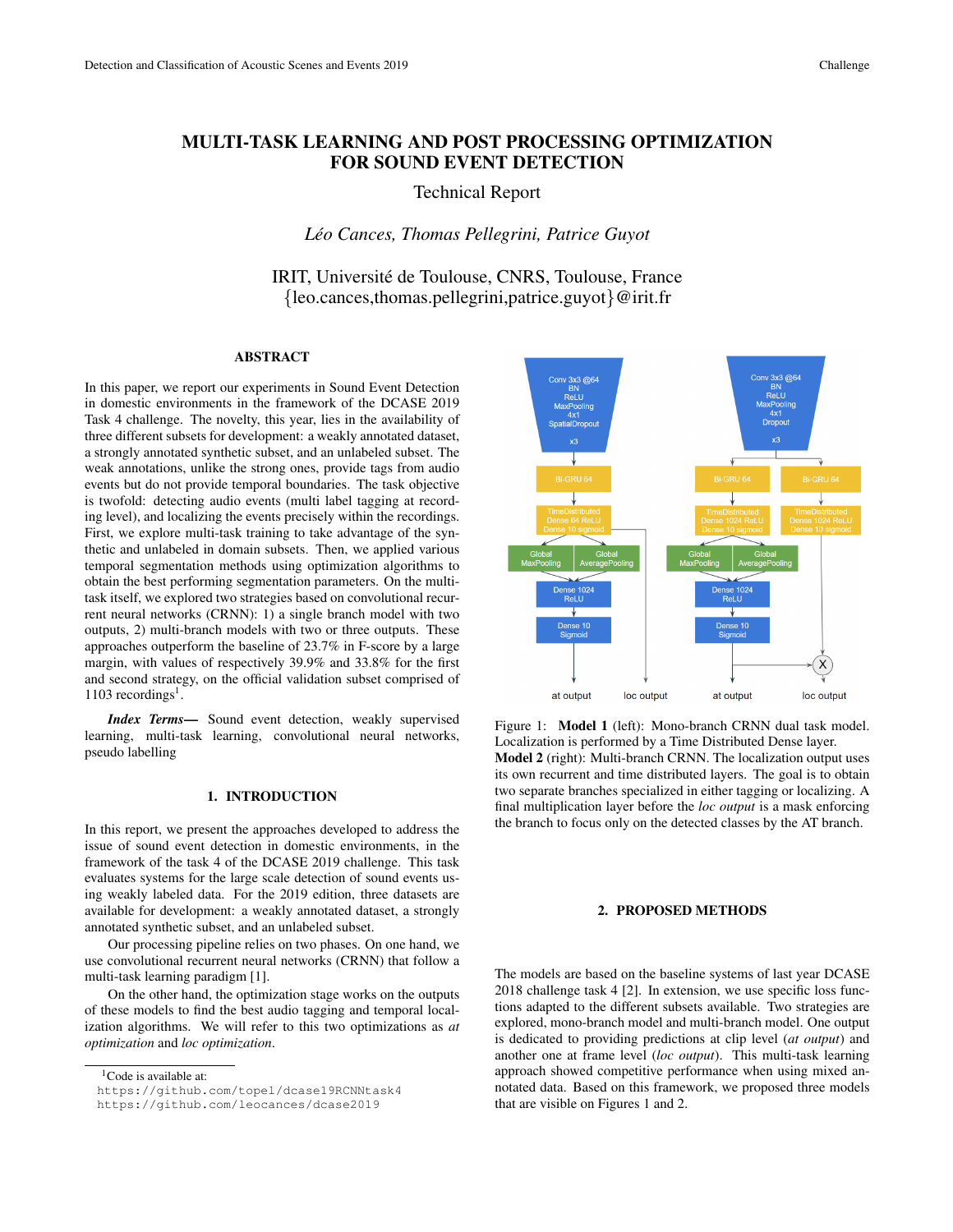

Figure 2: Model 3: CRNN triple task model. Compared to model 2, a third branch has been added. It allows the exploitation of unlabeled in domain data for a self supervised task.

#### Models 1 & 2

Models 1 and 2 were trained on both the weak and synthetic subsets for audio tagging (AT), and localization (LOC) in the case strong annotations are available. The synthetic subset was used for both AT and LOC tasks whereas the weak subset only for AT. A binary cross entropy loss function was used to train the models at both tagging (AT) and localization (LOC) outputs.

## Model 3

For this model, a third branch was added for a self supervised task [3], exploiting the unlabeled in domain subset. This branch aimed to predict if the input was transformed using a left/right mirroring, an up/down mirroring, both at the same time or left as is. A binary cross entropy loss function was used to train the model for tagging, localization, and self supervision (SELF). When strong annotations or weak annotations are missing, the loss is set to zero for AT and/or LOC.

## 3. POST PROCESSING

This section presents the post processing steps used within our system, namely tagging, smoothing, segmenting, and optimizing. We extend our previous work on localization optimization [4] by adding optimization methods for tagging.

All models provide clip level and frame level predictions. These are the outputs of sigmoid activation layers. Therefore, thresholds must be applied to achieve tagging and segmentation. Given the diversity of the classes, those thresholds should adapt to each sound event category. On the localization task, we retain only the localization predictions of the predicted audio tags. Thus, the localization of sound events heavily depends on the quality of the tagging.



Figure 3: Maximum threshold momentum centered on a 0.5 value. At each iteration, the random  $\delta$  is drawn from a normal distribution, centered on the value of the last best threshold of the targeted class during the optimizing process

Smoothing predictions proved to be essential to ensure best performance.

The tagging task is simpler, the AT output is binarized using either class independent (CI) thresholds or class dependent thresholds. We tested two approaches to estimate the best thresholds.

## 3.1. Threshold optimization for tagging

The purpose of this optimization step is to get the best tagging performance of the model. To do so, it must maximize the score for each class individually. We tested two way to achieve this.

- The simplest way consists of testing values between 0 and 1 with a specific precision, and this for each class  $c$  independently. Computation time is directly depending on the step size.
- The second approach, more complex, uses a genetic algorithm [5] that draws a value  $\delta$  randomly drawn from a normal distribution  $N(0.5, \sigma)$  (Figure 3). This value is then added to or subtracted from the current threshold  $th_c$  estimate. In this way, the modification will be higher around 0.5 and lower at the boundaries (0 and 1).  $\sigma$  is then used to set the delta decay value according to its distance from the center. The computation time depends on the number of iterations.

Using either a classic exhaustive approach or the genetic algorithm is directly driven by the application, and the thresholds precision desired. On the 10 classes of task 4, for a precision of  $10^2$  on each threshold, the exhaustive search is more than enough and instantaneous. However, for a  $10^5$  precision, it is 10 times longer than the genetic algorithm for the same results. The latter is then more suitable for large datasets with many classes such as Audioset [6] and its 632 classes.

#### 3.2. Frame level probability curve smoothing

Frame level predictions are smoothed. It removes noise in the probabilities, limiting the number of small segments or small gaps created during the segmentation process. In our work, we use a smoothed moving average. The smoothing of the temporal prediction output by the model can be class dependent as the smoothing window size may change with the class.

## 3.3. Segmenting

The parametric methods require optimization. They can either be class independent or class dependent. We tested two of them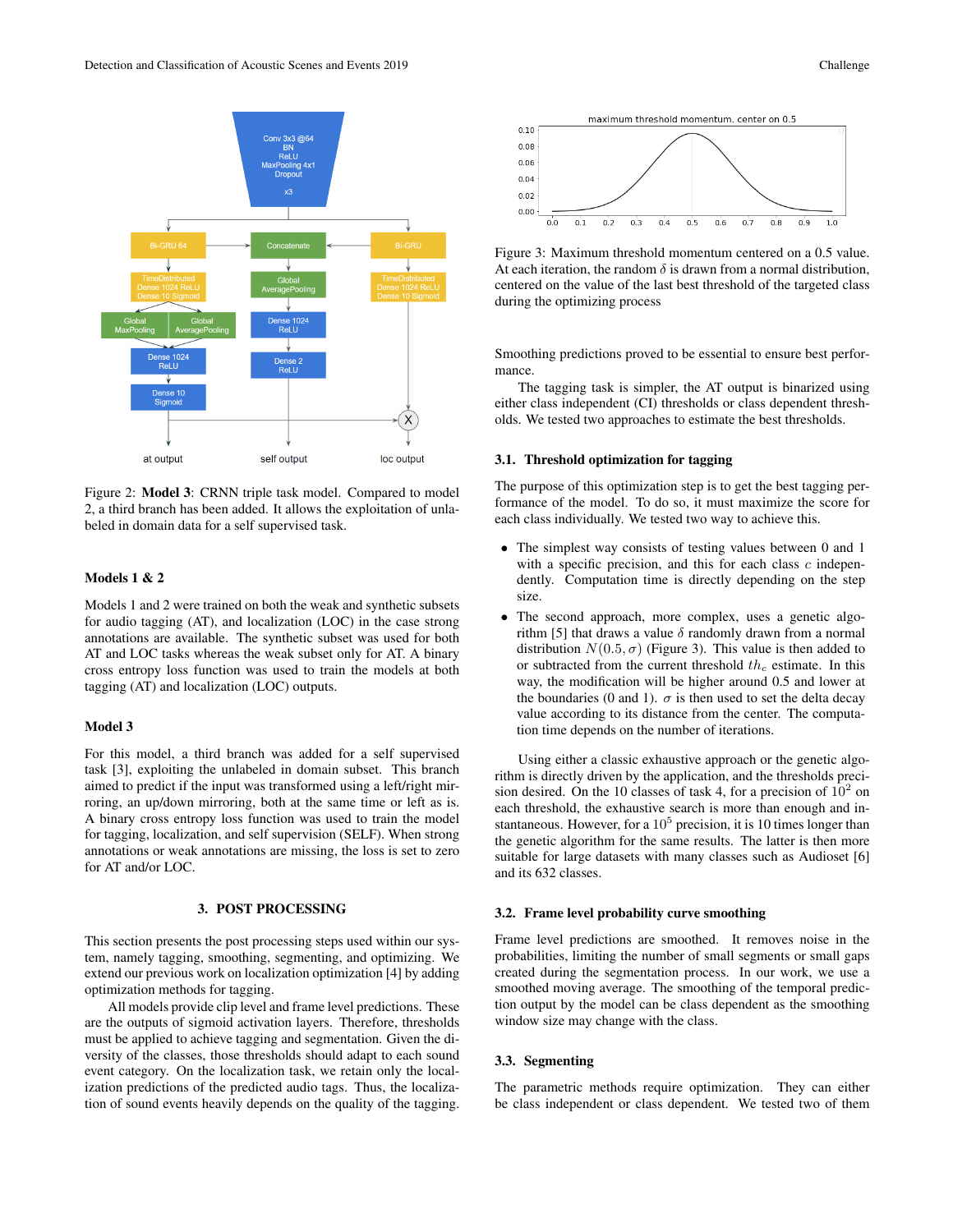

Figure 4: Example of the dichotomic search of the best threshold of a specific class. The same method is applied to the smoothing window size

called i) class (in)dependent absolute (CIA CDA) and ii) class (in)dependent hysteresis (CIH CDH).

- (i) Absolute thresholding refers to directly applying a unique and arbitrary threshold to the temporal predictions without using their statistics. This naïve approach still yields exploitable results that can get close to the best ones in some cases. It is also the approach with the shortest optimization time due to the single parameter to optimize.
- (ii) Hysteresis thresholding consists of two thresholds. One of them is used to determine the onset of an event, and the second one its offset. This algorithm is used when probabilities are unstable and changing at a high pace. It should, therefore, decrease the number of events detected by the algorithm and reduce the insertion and deletion rates, giving a better error rate than the Absolute threshold approach.

#### Optimization for localization

The segmentation methods presented exploit arbitrary parameters to locate with precision sound events. The search for the best parameter combination is a meticulous work that is often difficult to automatize. Indeed, depending on the number of parameters to tune, the search space growth is exponential, and the execution time often exceeds reasonable times. Consequently, we implemented a smarter exploration method called dichotomic search, (Figure 4)

For every parameter to tune, the user provides global boundaries and, in between these boundaries, the algorithm tries every combination with a coarse resolution and picks the one that yields the best score. From this combination, new smaller boundaries are computed. The complete process is then repeated in between the new limits, with every step increasing the precision of each parameter and reducing the search space. It stops when the number of steps given by the user is reached.

The dichotomous search algorithm, when compared to an exhaustive search of all the possible combinations, considerably reduces the time needed to reach a near optimal solution with excellent accuracy. However, the execution time is still dependent on the number of parameters to tune and the amount of iterations for every step. The total number of combinations increases exponentially.

## 4. DATA

The methods are evaluated on a subset of the Google Audioset and FreeSound [7] (FSD), provided within the task 4. All audio clips are 10 second long and contain one or multiple sound events among 10 different classes, some overlapping with each other.

The training set consists of 1578 weakly annotated clips, an unlabeled in domain subset of 14412 clips and a synthetic subset of 2045 clips, strongly annotated, created using Scaper and FSD. The test set contains 1168 clips strongly annotated from human annotators. For the training of the two first models, the weak and synthetic subsets are used. With the third one, the unlabeled in domain subset is also used for a self supervised task.

Each recording is converted to a mono signal with a sampling rate of 22050 Hz. Log Mel filter banks are used as features. Each recording is split into 431 frames by 64 mel bands. Data augmentation is performed on both the raw signals and the mel spectrograms. Table 4 describes the different transformations used.

| <b>Transformation</b>     | Model 1 Model 2 Model 3 |  |
|---------------------------|-------------------------|--|
| Time stretch $[0.9, 1.1]$ |                         |  |
| Pitch shift $[3, 3]$      |                         |  |
| Level $[0.8, 1.2]$        |                         |  |
| Noise (normal 10 db)      |                         |  |
| Mirror: left / right      |                         |  |
| Mirror: up / down         |                         |  |

Table 1: The different data augmentation transformations used for each system. The first four are applied on the signal and the last two on the mel spectrograms.

#### 5. RESULTS

Table 2 shows the gains generated by the different segmentation methods. The comparison is made using a fixed threshold of 0.5 for all classes and no smoothing. Whereby, optimizing the segmentation process gives a significant performance increase. Table 3 shows the detailed event and segment based class wise (Sb & Eb) macro F-scores of the three systems presented above on the development set 3. The best tagging and localization parameters were obtained using the optimization steps described in the article. Best performance was achieved using model 1 and CD hysteresis algorithm.

|                       | Model 1  | Model 2  | Model 3  |
|-----------------------|----------|----------|----------|
| No optimization       | $15.9\%$ | 21.5%    | 24.9%    |
| CI Absolute threshold | $29.1\%$ | $26.2\%$ | 27.8%    |
| CD absolute threshold | 36.9%    | 33.3%    | 31.8%    |
| CD hysteresis         | $39.9\%$ | 33.8%    | $32.2\%$ |

Table 2: Impact of the three post processing methods on the event based macro F score on the validation task 4 subset. Class independent (CI) refers to parameters identical for each class. Two class dependent (CD) refers to parameters different for each classes. We submitted two systems to the challenge using CD hysteresis . The submision names are:

- Model 1: PELLEGRINI\_IRIT\_task4\_1
- Model 2: CANCES\_IRIT\_task4\_2